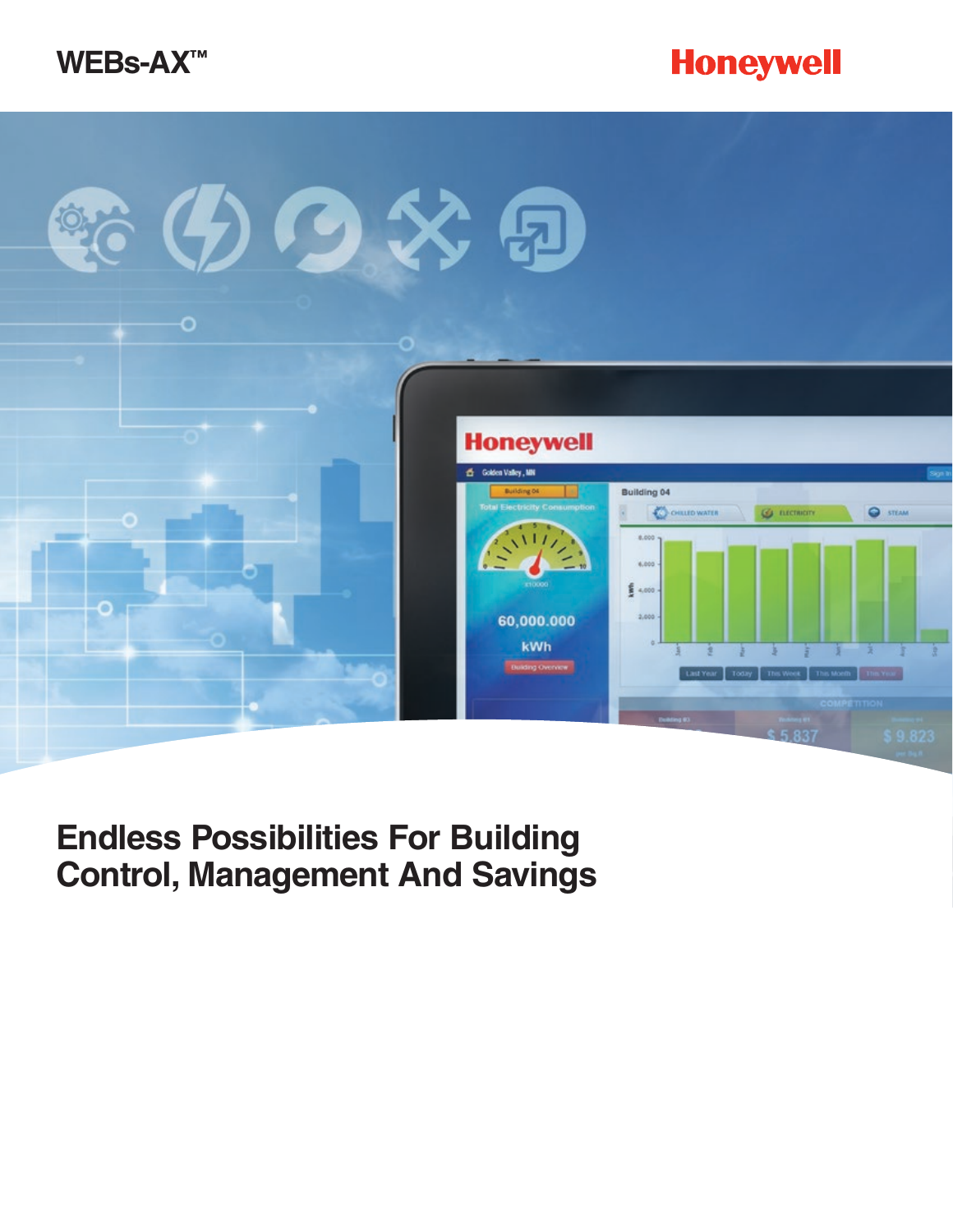Honeywell WEBs-AX™ is a web-enabled building control software solution that lets you integrate systems, controllers and components into one interface to maximize energy efficiency and streamline building management.



**System Integration Energy Management Lower Maintenance Costs Centralized Control Open System**

## **Your Building, Only Smarter**

新人人人名

We live in an era of endless possibilities, where facilities of any size and shape can become intelligent buildings. And it all begins with system integration using Honeywell WEBs-AX<sup>™</sup>.



WEBs-AX is a building automation software that lets you connect your building systems rather than operate them independently — maximizing energy efficiency, reducing

maintenance costs and giving you centralized control. Plus, it's an open system that is scalable and versatile so you'll always have maximum flexibility to meet your exact needs as your business evolves.

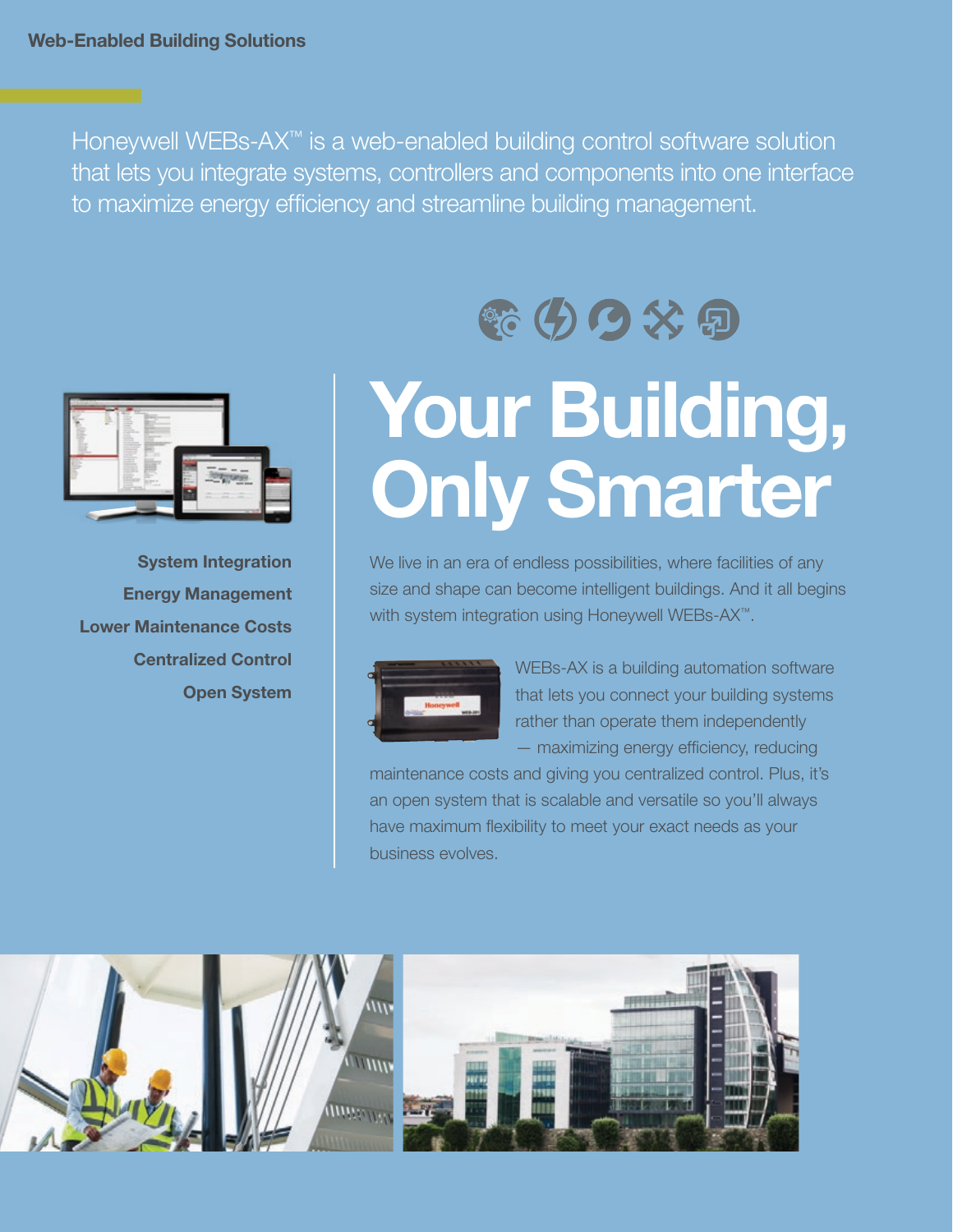#### **WEBs-AX Grows Security To Meet Your Needs** • Access Control • Video Surveillance Lighting Control • Daylight Harvesting • Presence Detection Energy Management • Zone Control • Submeters • Energy Dashboards Refrigeration Monitoring • Tenant Billing and Control • Analytics Central Plant Water Management HVAC and • Sprinkler Systems Environmental Control • Water Supply Systems Control/Chillers • Irrigation Control • Temperature and Humidity Controls Burner/Boiler Controls Multi-Site Connectivity • Variable Frequency • Enterprise-wide Solutions Drives Auxiliary Monitoring • ERP Integration • Economizers • Indoor Air Quality $\blacksquare$ 1999.<br>2002 **TELE** a.

WEBs-AX keeps your initial investment low and grows with you for long-term savings.



Multi-Site Connectivity. With WEBs-AX, you aren't limited to one building. If you manage facilities in multiple sites, you can unify them all into one control interface.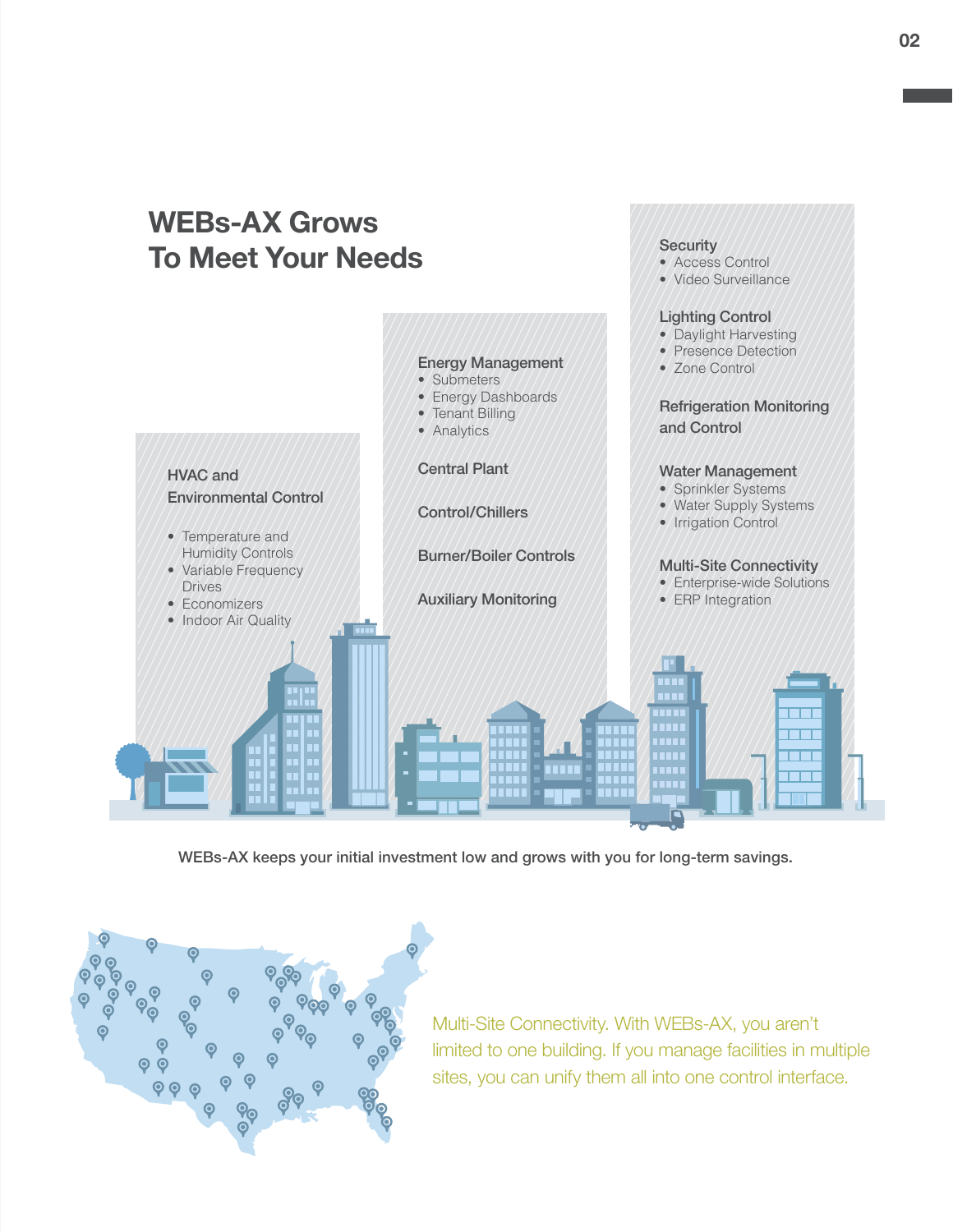# **Open System For Maximum Flexibility**  m n.  $\blacksquare$  $\blacksquare$

### HVAC Control

The easy place to start is with Honeywell's award-winning thermostats or wall modules

### Environmental Control

Monitor and control indoor air quality, including humidity and CO<sub>2</sub>

### Lighting Control

Save through daylight harvesting, presence detection and more

### Security — Access Control

Control and monitor who gets into the building or restricted areas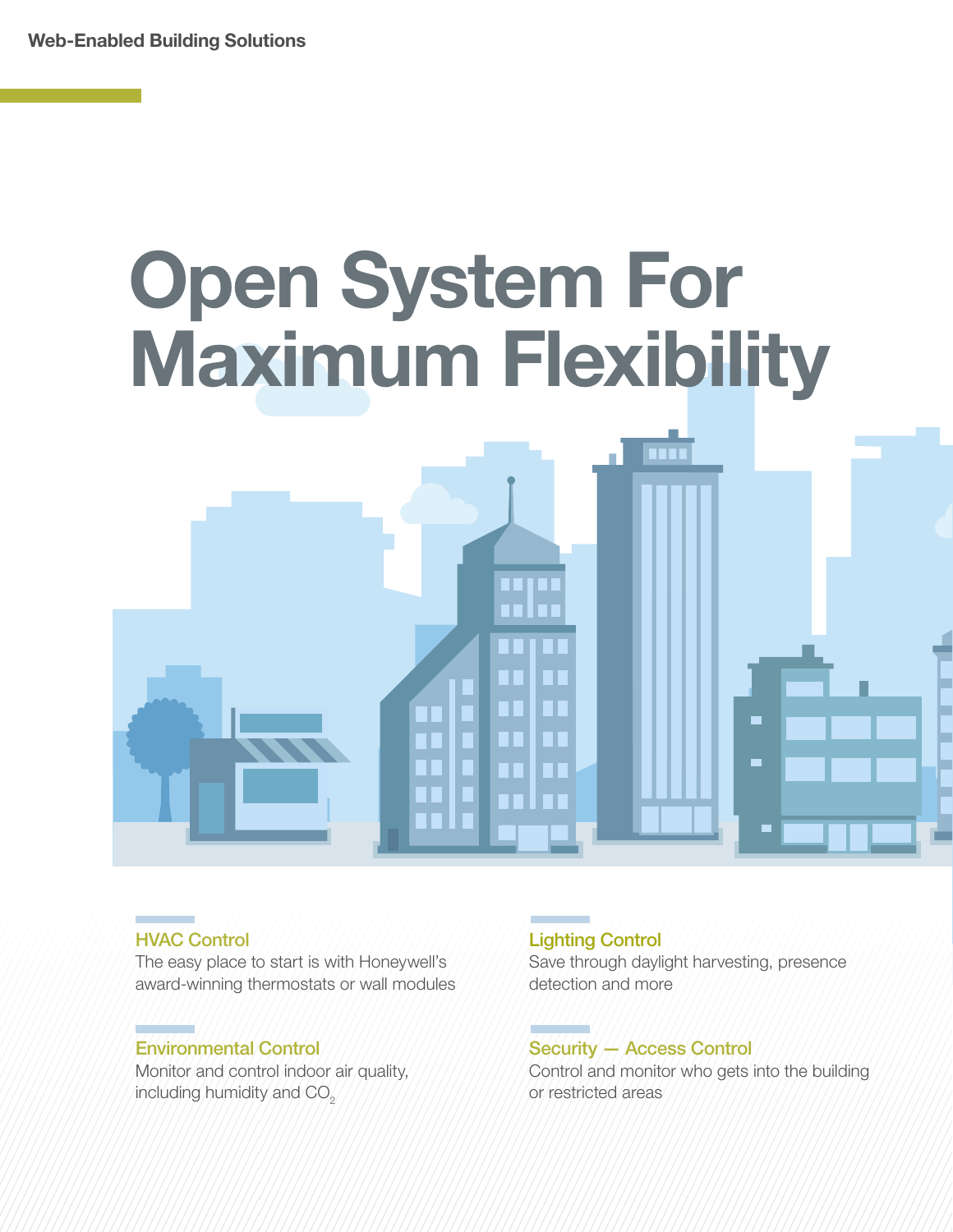

Start small and add more features as needed. Simply put, no matter what you need, WEBs-AX has you covered.



Security — Video Surveillance Increase safety and security with integrated video

### Energy Management

Maximize savings through the integration of VFDs, submeters and more

### Refrigeration Monitoring and Control

Integration of refrigeration with environmental systems helps eliminate energy waste

### Water Management

Integration of sprinkler systems, water supply systems and irrigation control helps speed response and increase energy savings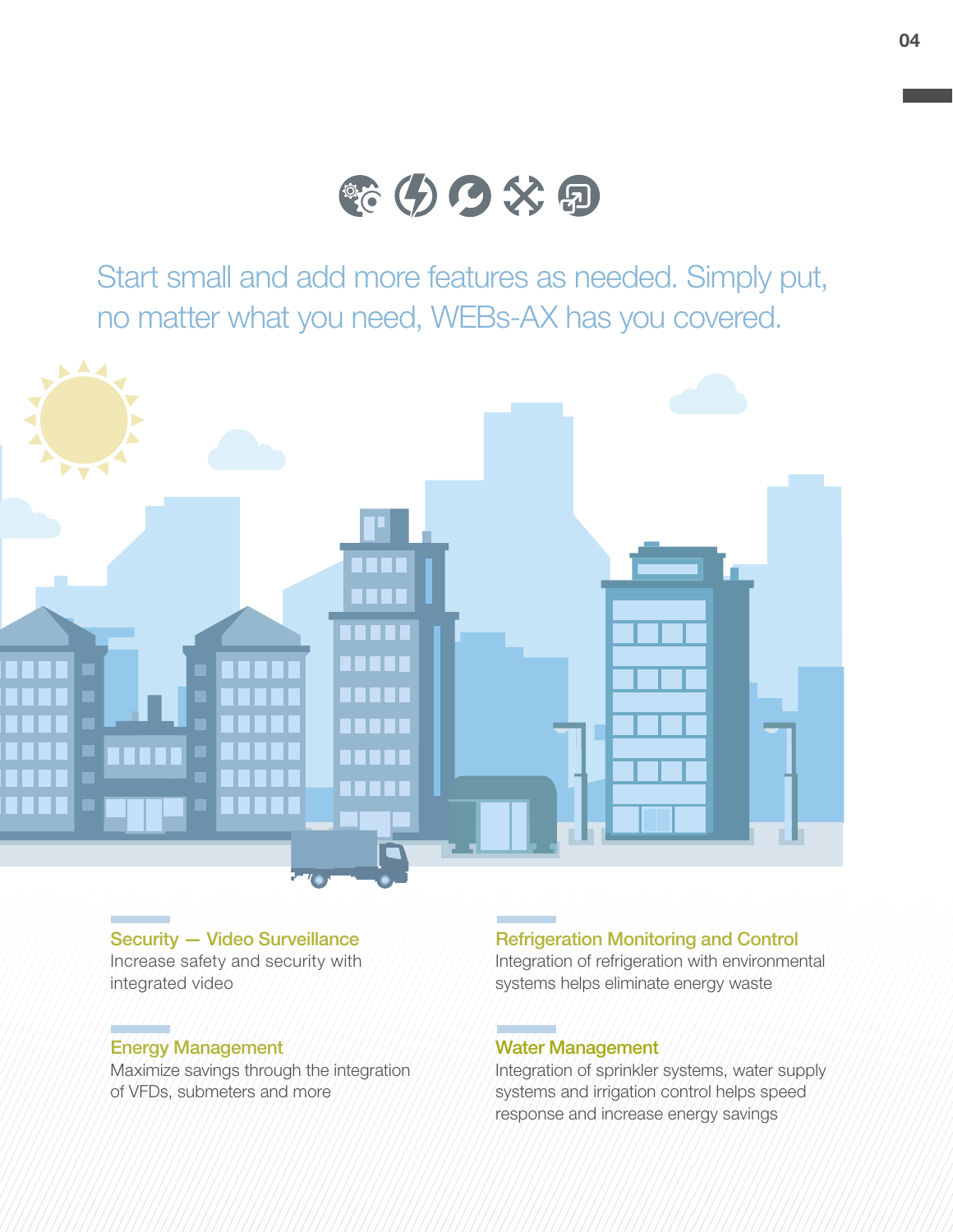## **Cut Energy Costs. Add Convenience.**

The benefits of integration and energy management through WEBs-AX deliver immediate savings by cutting energy usage and maintenance costs, and those savings will continue to build over time. Add in the many other features and your investment will be as smart as your building.



### Superior Energy Management

Real-time energy usage information helps with planning and tracking, and you'll have the ability to tenant bill using submeters.



### Remote Monitoring

WEBs-AX puts every system at your fingertips through one easy-to-use interface. And because it's Web-based, you'll have remote access from anywhere you can get on the Internet. No more being tied to the desk.



### Alarms

WEBs-AX can send alarms to you and/or your contractor or maintenance personnel if there are any system issues. You'll save time and money by troubleshooting problems before they get serious.



### Single- And Multi-Site Connectivity

WEBs-AX works perfectly as a standalone tool for a single facility, but it's also great if you manage facilities at multiple sites. Unify them all into one control interface for the ultimate in management ease and efficiency.

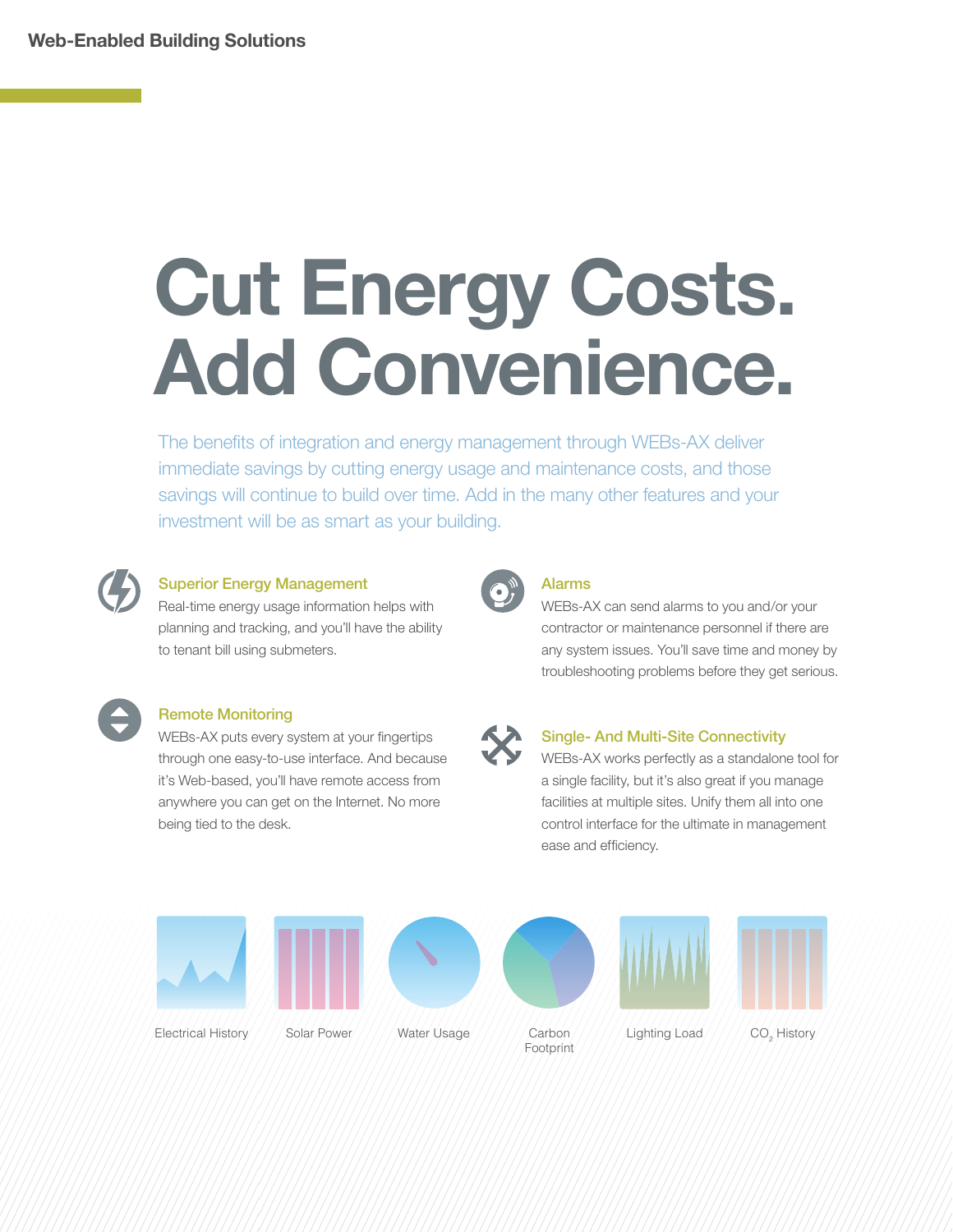

## **What A Smarter Building Can Do For You**

Comfort consistency is improved when your building's systems work together, which helps improve employee performance and make guests, tenants and employees feel more welcome. You can also earn LEED points or have your building Energy Star rated, giving your business a sustainable competitive advantage.

Energy savings | Convenience | Improved productivity | Comfortable staff and guests